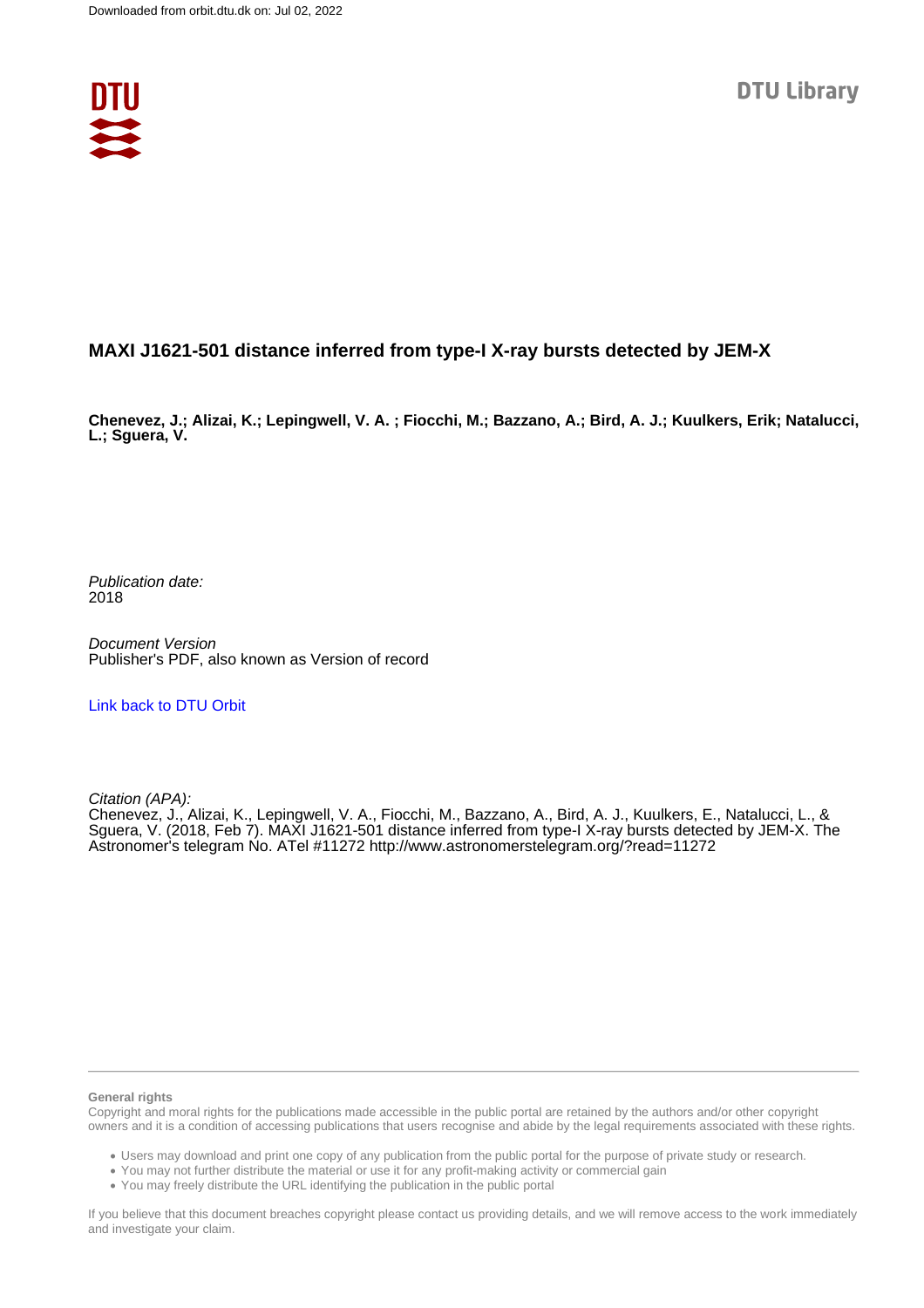

During INTEGRAL observation of the Norma Region (revolution 1915) on February 3<sup>rd</sup>, 2018, a thermonuclear X-ray burst was detected by the JEM-X instruments at 21:51:08 UTC with a rise time of about 2s and a decay time of almost 40s as measured between 3-25 keV. The position of the burst (RA=245.09, Dec=-50.03; 2 arcmin error radius) on the JEM-X image is consistent with MAXI J1621-501 (ATel #10869, #10874), which has already been recorded as an X-ray burster (ATel #11067).

Considering that INTEGRAL cannot distinguish MAXI J1621-501 from AX J1620.1-5002 only separated by about 2 arcminutes, this suggests that the source which is currently seen active by INTEGRAL (ATel #11252) is MAXI J1621-501.

The source flux is measured with the following higher values compared to the previous INTEGRAL revolution (ATel #11252): 3-10 keV:  $24 \pm 1$  mCrab, 10-25 keV: 23 ±5 mCrab, 22-60 keV:  $22.5 \pm 1.3$  mCrab

The JEM-X light curves show a structure consistent with a photospheric radius expansion burst reaching the Eddington luminosity. The burst peak flux is measured at  $1.5 \pm 0.3$  Crab between 3-25 keV corresponding to an estimated unabsorbed bolometric flux of  $(4.1 \pm 1) \times 10^{-8}$  erg/cm<sup>2</sup>/s. We thus derive a source distance of 8.4  $\pm$ 2 kpc using the standard candle burst luminosity (L<sub>Edd</sub> = 3.8×10<sup>38</sup>) erg/s) from Kuulkers et al. 2003; A&A 399, 663.

A similar X-ray burst is again detected from the same position during INTEGRAL revolution 1916 at 2018-02-06T03:42:05. At that time the average source fluxes are measured at 30  $\pm$ 2 mCrab between 3-25 keV and  $40.3 \pm 1.5$  mCrab between 22-60 keV.